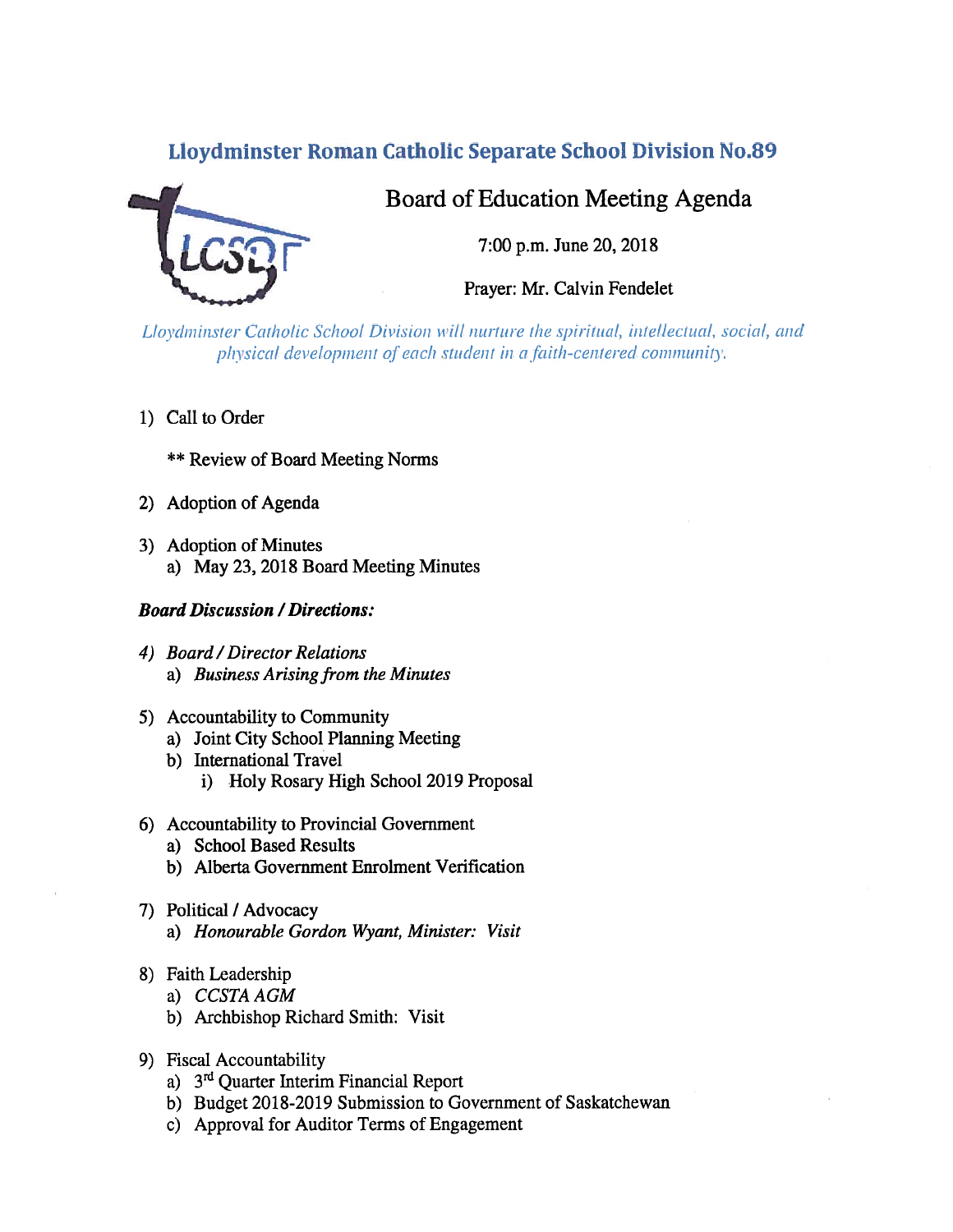d) Bus Tender Award

#### Administrative Items:

 $\leftrightarrow$ 

10) Personnel Management

# a) Personnel Report

11) Information Items a) AP 480 Employees — Aichohol and Drugs

 $\cdot$ 

- 12) Correspondence
- 13) Identification of Emergent Items
- 14) Closing Prayer
- 15) Adjournment

 $\alpha$ 

# August: Mrs. Jill Wytrykusz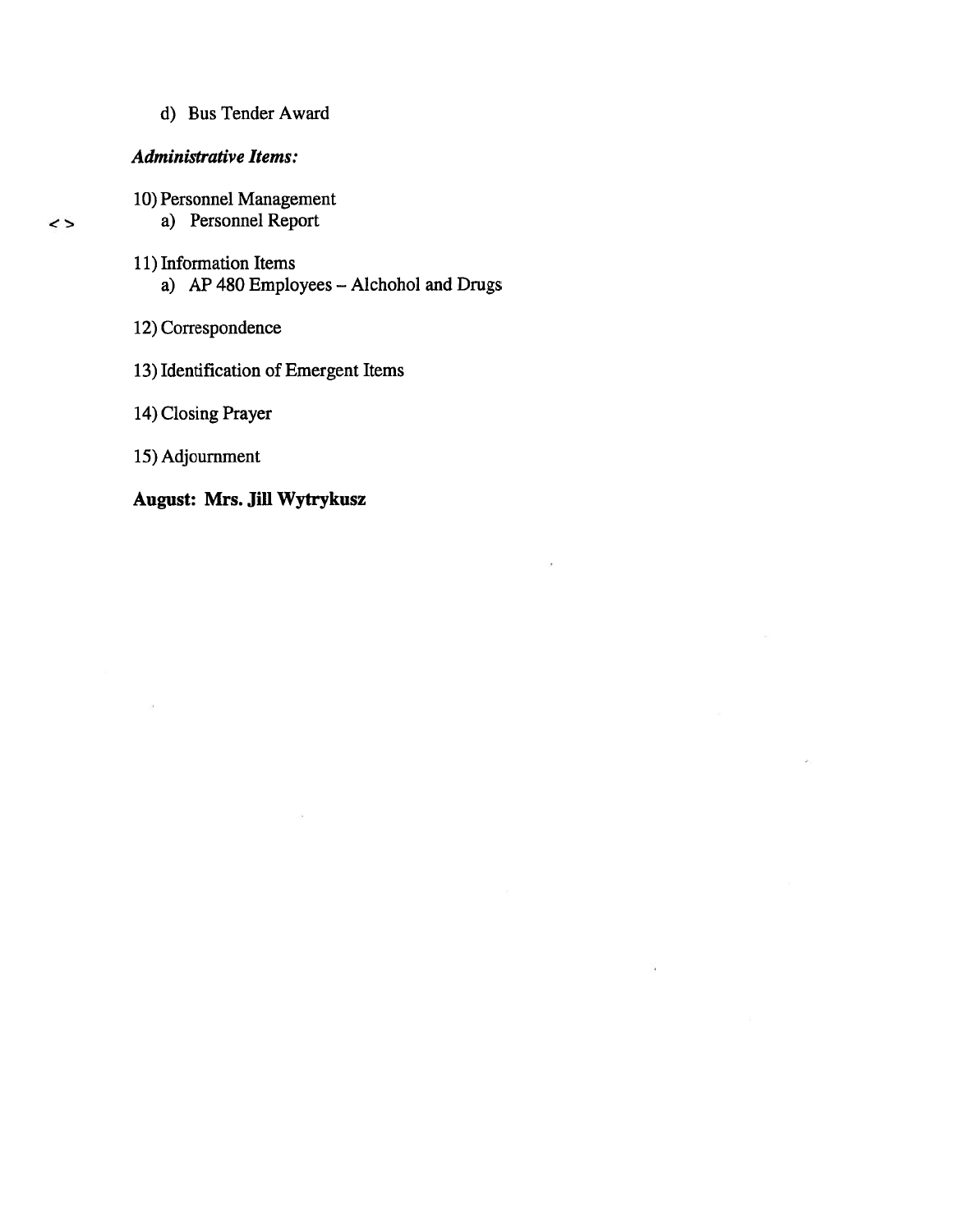#### LLOYDMINSTER R.C.S.S.D. #89

## MINUTES OF THE REGULAR BOARD MEETING

#### Wednesday, June 20, 2018

**TIME AND PLACE:** The meeting commenced at 7:04 p.m. in the Board Room.

**ATTENDANCE:** Mrs. Paula Scott (Chair) Mrs. Michelle Rusteika Mrs. Laurie Makichuk Mrs. Jill Wytrykusz Mrs. Erin MacDuff Mr. Calvin Fendelet

> Mr. Nigel McCarthy, Director of Education Mrs. Melanie Stelmaschuk, Chief Financial Officer Ms. Glenda Kary, Deputy Director of Education Mr. Kevin Kusch, Deputy Director of Learning

ABSENT: Mr. Chris Carnell

Prayer led by Mr. Calvin Fendelet

#### ADDITIONS:

Video: Sights of St. Joe's 9.d. Bus Tender Award

18/06/20-01 Mr. Calvin Fendelet moved that the Board of Education adopt Agenda the agenda, as amended.

## CARRIED

| 18/06/20-02<br>May 23, 2018<br><b>Minutes</b> | Mrs. Erin MacDuff moved that the Board of Education<br>approve May 23, 2018 Board Meeting minutes, as presented.    |
|-----------------------------------------------|---------------------------------------------------------------------------------------------------------------------|
|                                               | <b>CARRIED</b>                                                                                                      |
| 18/06/20-03<br><b>HRHS 2019</b>               | Mrs. Laurie Makichuk moved that the Board of Education<br>accept Holy Rosary High School's April 2019 International |
| International                                 | Travel proposal, as presented.                                                                                      |

Travel Proposal

# **CARRIED**